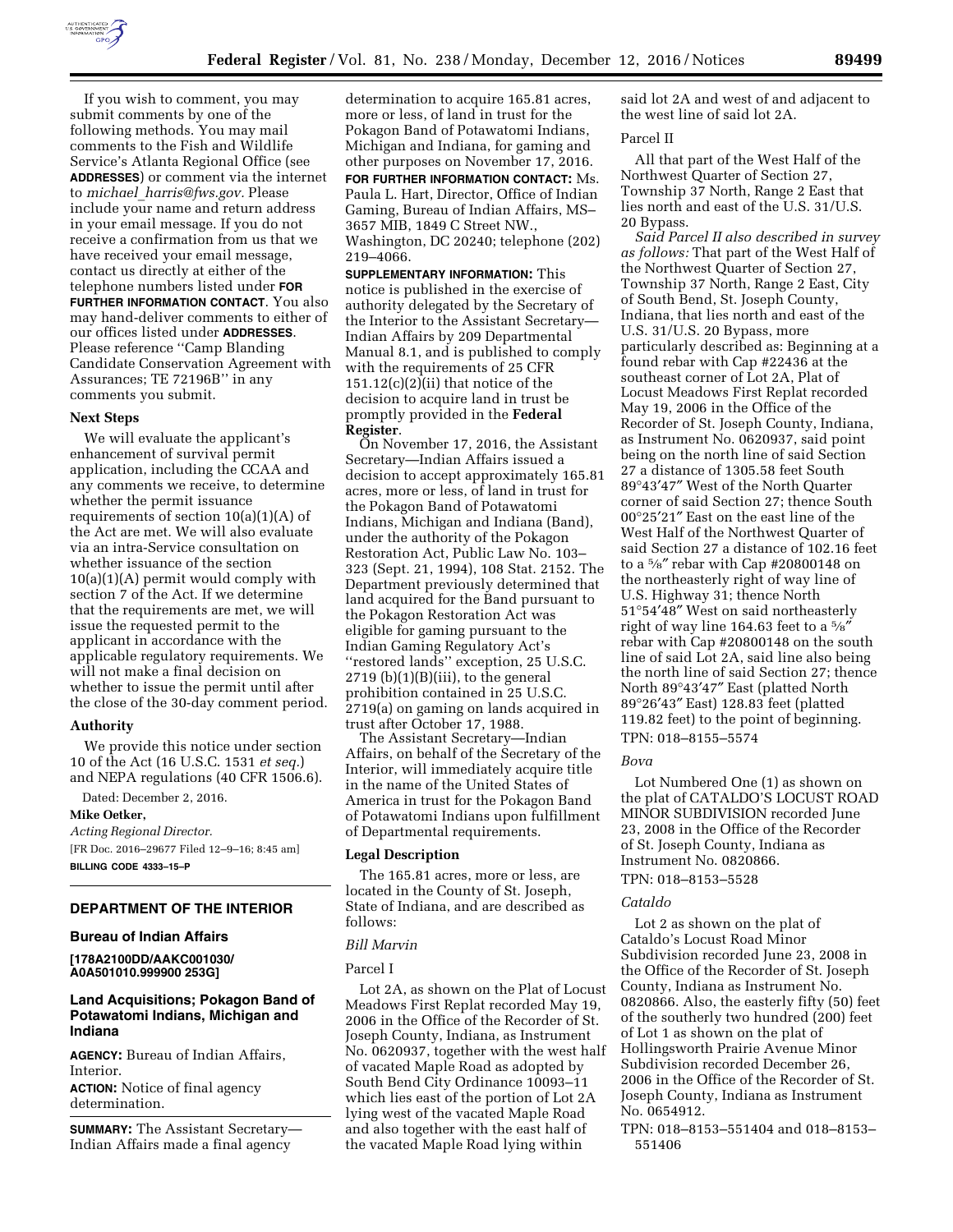## *Crady*

That part of the East Half of the Northeast Quarter of the Southeast Quarter and that part of the Southeast Quarter of the Southeast Quarter of Section 21, Township 37 North, Range 2 East, City of South Bend, Portage Township, St. Joseph County, Indiana, described as follows:

Commencing at the East Quarter corner of said Section 21; thence South 00°19′53″ East (deeded south) on the east line of said Section 21 a distance of 630.19 feet (deeded 628.7 feet); thence North 89°38′11″ West (deeded west) 30.00 feet to a 5⁄8. rebar with cap #20800148 on the west right of way line of South Maple Road and the Point of Beginning of the land herein described; thence South 00°19′53″ East on said west right of way line and parallel with said east Section line, 860.71 feet to a 5⁄8. rebar with cap #20800148 on the northeasterly right of way line of U.S. Highway 31 Bypass; thence Northwesterly 60.78 feet on said northeasterly right of way line and on a 11594.15 foot radius curve to the left whose chord bears North 50°28′47″ West 60.78 feet to a 5⁄8. rebar with cap #20800148; thence North 69°16′33″ West on said northeasterly right of way line 159.48 feet to a 5⁄8. rebar with cap #20800148; thence Northwesterly 376.40 feet on said northeasterly right of way line and on a 11544.15 foot radius curve to the left whose chord bears North 52°18′50″ West 376.39 feet to a 5⁄8 rebar with cap #20800148; thence North 40°19′31″ West on said northeasterly right of way line 144.95 feet to a 5⁄8. rebar with cap #20800148; thence Northwesterly 35.61 feet (deeded 36.6 feet) on said northeasterly right of way line and on a 799.40 foot radius curve to the right whose chord bears North 42°14′16″ West (deeded North 41°49′ West per a right of way grant to the Indiana State Highway Commission recorded in Deed Record 630, pages 379–381 in the Office of the Recorder of St. Joseph County, Indiana and deeded North 41°49′ West per a Quit Claim Deed recorded as Document Number 0403607 in the Office of the Recorder of St. Joseph County, Indiana) 35.60 (deeded 36.6 feet) feet to a 5⁄8 rebar with cap #20800148; thence North 39°49′12″ West (deeded North 40°30′ West) on said northeasterly right of way line 32.90 feet to a 5⁄8. rebar with cap #20800148 said point being on the west line of the East Half of the Northeast Quarter of the Southeast Quarter of said Section 21 and on the west line of Locust Meadows First Replat, Document No. 0620937, and extension thereof; thence North 00°20′11″ West (platted

North 00°36′56″ West) on said west line and on said west subdivision line extended 477.36 feet to a 3. diameter post at the southwest corner of Lot 2A of said Locust Meadows First Replat; thence South 89°38′11″ East (platted South 89°55′48″ East) on the south line of said Lot 2A 194.37 feet to a 5⁄8. rebar with cap #20800148; thence South 00°19′53″ East (deeded south) parallel with said east Section line, 100 feet to a 5⁄8. rebar with cap #20800148; thence South 89°38′11″ East (deeded east) parallel with said south subdivision line, 435.60 feet to the point of beginning. Said in survey to contain 10.24 acres more or less.

Together with the west half of the vacated Maple Road as adopted by South Bend City Ordinance 10093–11 lying east and adjacent to the above described parcel.

Subject to legal highways. Parcel No.: 018–8152–5499

## *Donmoyer*

The South forty feet of the following real estate in St. Joseph County, Indiana:

All that part of the West Half of the Northwest Quarter of Section 22, Township 37 North, Range 2 East, which lies South of Sumption Prairie Road, *excepting* a tract of land containing five acres taken off of the east side thereof, *also excepting* the West 70 feet thereof.

*Description of parcel as surveyed:*  That part of the Northwest Quarter of Section 22, Township 37 North, Range 2 East, City of South Bend, Portage Township, St. Joseph County, Indiana, described as: Commencing at the West Quarter corner of said Section 22, said point being a found Harrison Monument and referred as a St. Joseph County Remonumentation Corner, Station Number 425; thence North 89°20′04″ East on the south line of the Northwest Quarter of said Section 22 a distance of 70.00 feet to a found 5⁄8″ capped rebar and the point of beginning of the land herein described; thence North 00°05′32″ West parallel with the West line of the Northwest Quarter of said Section 22 a distance of 40.00 feet to a found 5⁄8″ capped rebar; thence North 89°20′04″ East parallel with said South line 1063.69 feet to a found 5⁄8″ capped rebar; thence South 00°00′55″ West 40.00 feet to a found gear shaft on said South line; thence South 89°20′04″ West on said South line 1063.61 feet to the point of beginning.

TPN: 018–8153–5509 and 018–8153– 5510

## *Gary Marvin*

Lot Numbered One A (1A) as shown on the plat of LOCUST MEADOWS

FIRST REPLAT recorded May 19, 2006 in the Office of the Recorder of St. Joseph County, Indiana as Instrument No. 0620937.

## TPN: 018–8155–557401

# *Geyer*

That part of the Southwest Quarter of Section 22 and the Northwest Quarter of Section 27, Township 37 North, Range 2 East, City of South Bend, Centre Township, St. Joseph County, Indiana, described as: Beginning at a mag nail with washer #20800148 marking the Quarter corner common to said Sections 22 and 27; thence South 00°57′09″ East on the east line of the Northwest Quarter of said Section 27 a distance of 275.91 feet to a mag nail with washer #20800148; thence South 89°11′23″ West 10.49 feet (deeded North 89°43′26″ West 10.24 feet) to a found mag nail; thence South 20°45′32″ West 62.41 feet (deeded South 23°49′29″ West 61.92 feet) to a found concrete right of way monument; thence South 89°43′47″ West (deeded North 89°11′02″ West) 993.31 feet to a 5⁄8″ rebar with cap #20800148 on the northwesterly right of way line of U.S. Highway 31 By-Pass; thence North 42°13′26″ West (deeded North 42°44′ West) on said northwesterly right of way line 40.06 feet (deeded 37.9 feet) to a 5⁄8″ rebar with cap #20800148; thence North 51°54′48″ West (deeded North 52°25′ West) on said northwesterly right of way line 325.98 feet (deeded 326.4 feet) to a 5⁄8″ rebar with cap #20800148 on the west line of the East Half of the Northwest Quarter of said Section 27; thence North 00°25′21″ West on said west line 102.16 feet to a found capped rebar #22436 at the southwest corner of the East Half of the Southwest Quarter of said Section 22, said point also being the southeast corner of Locust Meadows First Replat, Document Number 0620937; thence North 00°02′40″ West (deeded North, platted North 00°19′32″ West) on the west line of the East Half of the Southwest Quarter of said Section 22, said line also being the east line of said Locust Meadows First Replat, 448.31 feet to a found 3″ metal post in concrete; thence North 89°43′47″ East (deeded East) 779.92 feet to a 5⁄8″ rebar with cap #20800148; thence South 00°15′29″ West (deeded South) parallel with said east line of the Southwest Quarter 165.00 feet to a 5⁄8″ rebar with cap #20800148; thence North 89°43′47″ East (deeded East) 528.02 feet to a mag nail with washer #20800148 on said east line; thence South 00°15′29″ West on said east line 283.33 feet to the point of beginning.

Subject to legal highways.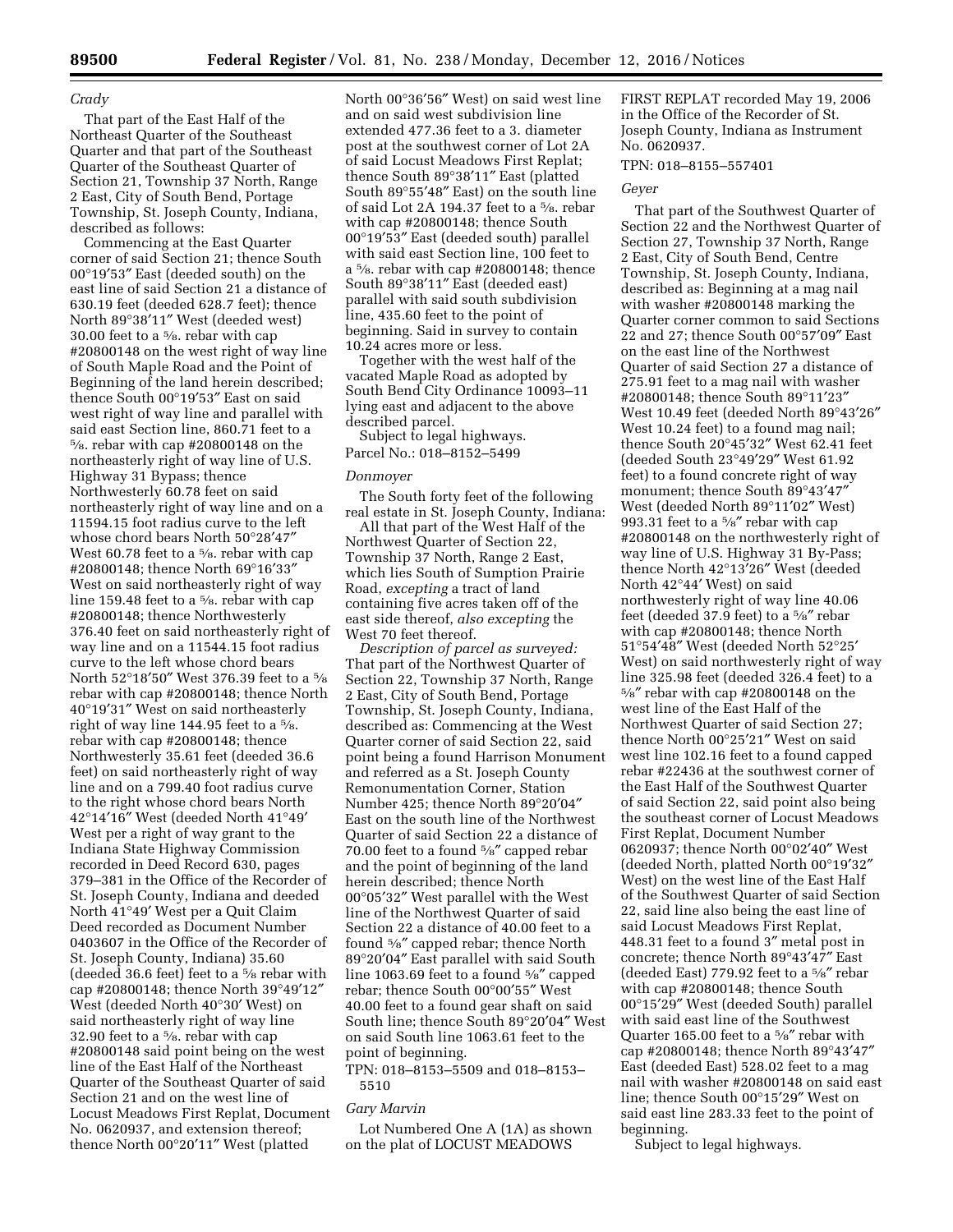TPN: 018–8155–5589 and 023–1046– 3052

## *Haverstock*

That part of the Northwest Quarter of Section 27, Township 37 North, Range 2 East, City of South Bend, Centre Township, St. Joseph County, Indiana, described as: Commencing at a mag nail with washer #20800148 marking the north quarter corner of said Section 27; thence South 00°57′09″ East (deed South and South 00°14′58″ West) on the east line of the Northwest Quarter of said Section 27 a distance of 334.27 feet (deeded 333 feet); thence South 89°43′47″ West 33.58 feet (deeded North 89°11′02″ West 35 feet) to a found concrete right of way monument marking the west right of way line of Locust Road and the POINT OF BEGINNING of the land herein described; thence South 00°39′05″ East (deed South 00°14′58″ West) on said west right of way line 62.84 feet (deeded 68.24 feet) to a  $\frac{5}{8}$ " rebar with cap #20800148; thence South 03°47′20″ West (deed South 04°41′22″ West) on said west right of way line 250.74 feet to a 5⁄8″ rebar with cap #20800148; thence South 09°09′18″ East (deeded South 08°15′16″ East) on said west right of way line 101.12 feet to a 5⁄8″ rebar with cap #20800148; thence South 00°37′26″ East (deeded South 00°16′34″ West) on said west right of way line 50.00 feet to a 5⁄8″ rebar with cap #20800148; thence South 15°19′16″ West (deeded South 16°13′18″ West) on said west right of way line 72.80 feet to a 5⁄8″ rebar with cap #20800148; thence South 00°11′14″ West (deeded South 01° 05′26″ West) on said west right of way line 33.08 feet to a 5⁄8″ rebar with cap #20800148; thence South 03°09′39″ West (deeded South 02°35′ West) on said west right of way line 226.50 feet (deeded 225.6 feet) to a 5⁄8″ rebar with cap #20800148 on the northeasterly right of way line of U.S. Highway 31 By-Pass; thence South 88°38′20″ West (deeded South 89°20′ West) on said northeasterly right of way line 125.50 feet (deeded 127.13 feet) to a 5⁄8″ rebar with cap #20800148; thence North 48°38′34″ West (deeded North 49°09′ West) on said northeasterly right of way line 790.28 feet (deeded 793.5 feet) to a 5⁄8″ rebar with cap 20800148; thence North 42°13′26″ West (deeded North 42°44′ West) on said northeasterly right of way line 362.47 feet (deeded 364.7 feet) to a 5⁄8″ rebar with cap #20800148; thence North 89°43′47″ East 993.31 feet (deeded North 89°20′ East 995.80 feet) to the Point of Beginning, said in survey to containing 10.63 acres more or less.

Subject to legal highways.

# TPN: 023–1046–3053

#### *Horrall*

Part of the Southwest 1⁄2 of the Northwest 1⁄2 of Section 22, Township 37 North, Range 2 East, described as follows:

Beginning at a point Four Hundred Ninety-four and Five Tenths (494.5) feet East of the West 1⁄4 corner of Section Twenty-two (22), Township Thirtyseven (37) North, Range Two (2) East; thence North Seven Hundred Fortythree and Eighty-seven Hundredths (743.87) feet to the center line of Prairie Avenue; thence Northeasterly One Hundred (100) feet along said center line of Prairie Avenue; thence South Seven Hundred Ninety-five and Twenty-five Hundredths (795.25) feet to the East and West center line of said Section Twenty-two (22), Township Thirty-seven (37) North, Range Two (2) East; thence West Eighty-four and Nine tenths (84.9) feet to the place of beginning.

*Excepting Therefrom:* Forty (40) feet in width North and South taken off and from the entire South end for Donmoyer Avenue.

*Also excepting therefrom:* Forty (40) feet at right angles with the center line of Prairie Avenue of the already established highway known as Prairie Avenue.

*Being described in a survey as:* That part of the Northwest Quarter of Section 22, Township 37 North, Range 2 East, City of South Bend, Portage Township, St. Joseph County, Indiana, described as:

Commencing at the West Quarter corner of Section 22, said point being a found Harrison Monument and referenced as a St. Joseph County Remonumentation corner, Station Number 425; thence North 89°20′04″ East (Deeded East) on the South line of the Northwest Quarter of said Section 22 a distance of 580.11 feet (Deeded 579.4 feet in Warranty Deed recorded in Instrument No. 8313990) to a  $\frac{3}{4}$ " pinch pipe 6″ above the surface; thence North 00°03′03″ West (Deeded North) 40.00 feet to a 5⁄8″ rebar with cap #20800148 and the point of beginning of the land herein described; thence South 89°20′04″ West (Deeded West) parallel with and 40 feet North of said South line 84.90 feet to a 5⁄8″ rebar with cap #20800148; thence North 00°03′03″ West (Deeded North) 656.81 feet to a 5⁄8″ rebar with cap #20800148 on the Southeasterly Right of Way line of Prairie Avenue (State Road 23); thence North 58°20′40″ East on said Southeasterly Right of Way line 99.68 feet to a  $\frac{5}{8}$ " rebar with cap #20800148; thence South 00°03′03″ East (Deeded

South) 708.13 feet to the point of beginning. Said in survey to contain 1.33 acres, more or less. Subject to legal highways.

TPN: 018–8153–5506

# *Hutchins*

A part of the Southwest Quarter of the Northwest Quarter of Section No. 22, in Township 37 North, Range 2 East, described as follows:

Beginning at a point 664.3 feet East of the West Quarter corner of Section 22, Township 37 North, Range 2 East; thence North 846.63 feet to the center line of Prairie Avenue; thence Northeasterly 100 feet along said center line of Prairie Avenue; thence South 898.01 feet to the East and West center line of said Section 22; thence West 84.9 feet to the place of beginning, *excepting*  40 feet in width, north and south taken off and from the entire south end for Donmoyer Avenue. *Also excepting* 40 feet at right angles with the center line of Prairie Avenue of the already established Highway known as Prairie Avenue.

*Also* Lot Numbered Six (6) being a part of the Southwest Quarter of the Northwest Quarter of Section 22, Township 37 North, Range 2 East, described as follows:

Beginning at a point 579.4 feet East of the West quarter corner of Section 22, Township 37 North, Range 2 East; thence North 795.25 feet to the center line of Prairie Avenue; thence Northeasterly 100 feet along said center line of Prairie Avenue; thence South 846.63 feet to the East and West center line of said Section 22, Township 37 North, Range 2 East; thence West 84.9 feet to the place of beginning. *Excepting*  40 feet in width, north and south taken off and from the entire south end for Donmoyer Avenue. *Also excepting* 40 feet at right angles with the center line of Prairie Avenue of the already established highway known as Prairie Avenue.

*Excepting from the above two tracts:*  A part of the Southwest Quarter of the Northwest Quarter of Section 22, Township 37 North, Range 2 East in St. Joseph County, Indiana, described as follows:

Commencing at the Southwest corner of said Quarter Quarter section; thence North 89°07′35″ East (assumed bearing) 579.4 feet along the south line of said Southwest Quarter of the Northwest Quarter to the southwest corner of land belonging to Herman C. Mutchler as described in Book 767, Page 169, in the Office of the Recorder, St. Joseph County, Indiana; thence North 00°09′02″ West 730.74 feet along the west line of said Mutchler land to the Point of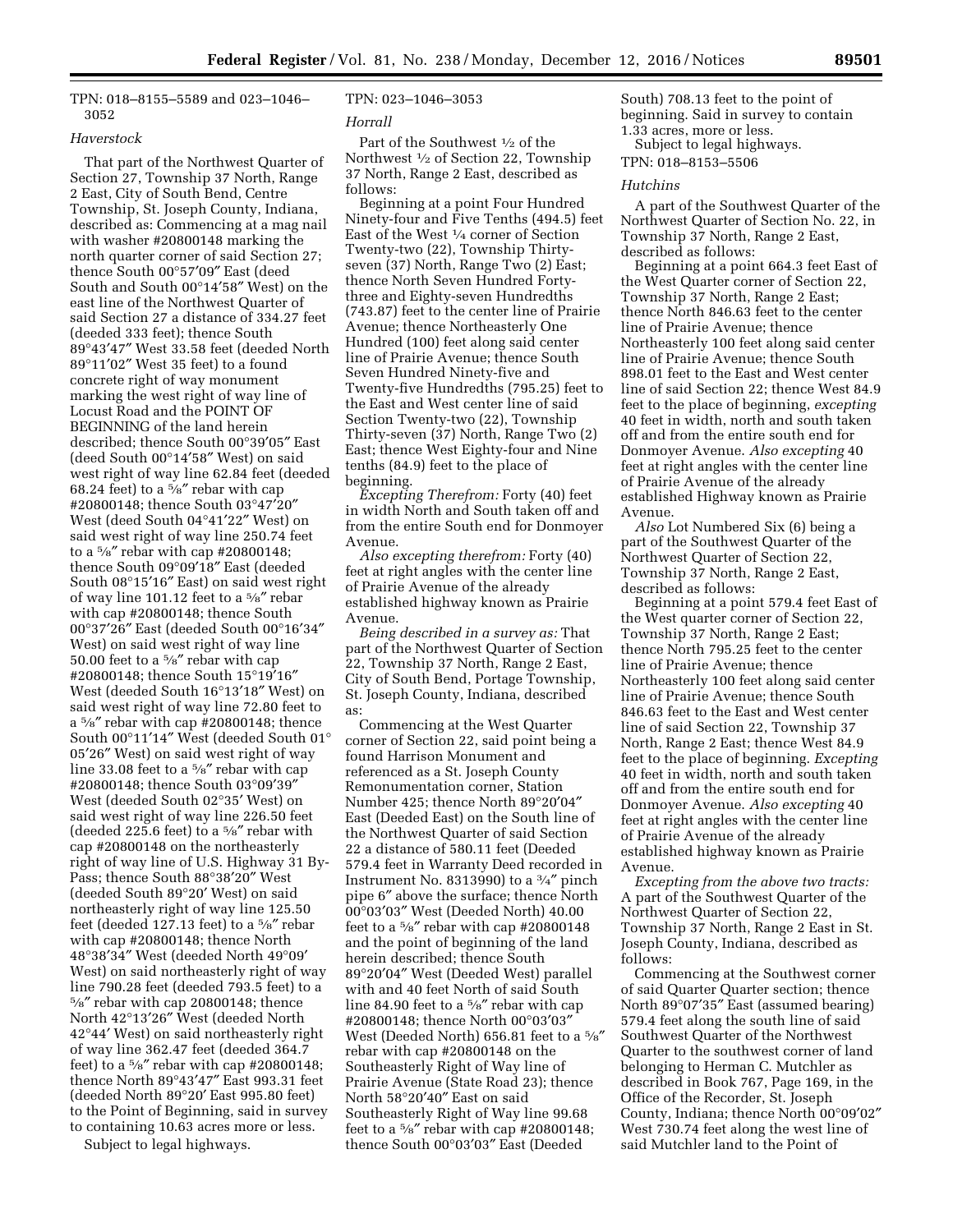Beginning; thence continuing North 00°09′02″ West 64.66 feet along said west line to the centerline of State Road 23, also being the northern boundary of said Mutchler land; thence North 58°07′20″ East 199.62 feet along said centerline to the east line of said Mutchler land; thence South 00°09′02″ East 64.66 feet along said east line; thence South 58°07′20″ West 199.62 feet to the point of beginning.

Subject to legal highways.

*Also being described by survey as follows:* That part of the Northwest Quarter of Section 22, Township 37 North, Range 2 East, City of South Bend, Portage Township, St. Joseph County, Indiana, described as: Commencing at the West Quarter corner of said Section 22, said point being a found Harrison Monument and referenced as a St. Joseph County Remonumentation Corner, Station Number 425; thence North 89°20′04″ East (deeded East) on the East and West Quarter Line of said Section 22 a distance of 580.11 feet (deeded 579.4 feet) to a found  $\frac{3}{4}$ " pinched pipe; thence North 00°03′03″ West (deeded North) 40.00 feet to a found 5/8″ rebar with cap number 20800148 and the point of beginning of the land herein described; thence continuing North 00°03′03″ West (deeded north) 690.52 feet to a set  $5\%$ rebar with cap number 20800148; thence north 58°20′40″ east (deeded north 58°07′20″ East) parallel with the centerline of prairie avenue 199.36 feet (deeded 199.62 feet) to a set  $\frac{5}{8}$ " rebar with cap number 20800148; thence south 00°03′03″ east (deeded south) 793.17 feet to a found  $\frac{3}{8}$ " capped rebar; thence south 89°20′04″ west parallel with and 40.00 feet north of said east and west quarter line 169.80 feet to the point of beginning.

TPN: 018–8153–5503

#### *Jacobs*

That part of the Southeast Quarter of Section 21, Township 37 North, Range 2 East, City of South Bend, Portage Township, St. Joseph County, Indiana, described as: Commencing at the East Quarter Corner of said Section 21, said point being a found Harrison Monument and referenced as a St. Joseph County Remonumentation Corner, Station Number 425; thence North 89°35′39″ West on the North line of said Southeast Quarter (line being between a found Harrison Marker at the center of Section and said East Quarter Corner) 660.03 feet to the East line of the West half of the Northeast Quarter of the Southeast Quarter of said Section 21; thence South 00°20′11″ East on said East line 100.85 feet to a 5⁄8″ rebar with cap #22436 marking the Northwest corner of lot 2A

of the Plat of First Amended Plat of Locust Meadows First Replat and the point of beginning of the land herein described; thence continuing South 00°20′11″ East (platted 00°36′50″ West) on said East line and the West line of said Locust Meadows First Replat 907.19 feet to a set 5⁄8″ rebar with cap #20800148 on the Northeasterly Right of Way line of US Highway 31/State Road 20; thence North 39°49′12″ West (deeded North 40°30′ West) on said Northeasterly Right of Way line 568.40 feet to a set 5⁄8″ rebar with cap #20800148; thence North 09°06′36″ West (deeded North 10°10′ West) on said Northeasterly Right of Way line 137.20 feet (deeded 132.7 feet) to a set 5⁄8″ rebar with cap #20800148 at the Southeasterly Right of Way line of Prairie Avenue (State Road 23); thence North 45°58′ 12″ East (deeded North 45°30′ East) on said Southeasterly Right of Way line 84.30 feet a set 5⁄8″ rebar with cap #20800148; thence Northeasterly 422.99 feet on said Southeasterly Right of Way line and on a 3811.50 foot radius curve to the right whose chord bears North 49°08′ 47″ East 422.77 feet to the point of beginning. Said in survey to contain 4.50 acres, more or less.

TPN: 018–8152–5497

#### *Janzi*

That part of the Southwest Quarter of Section 22, Township 37 North, Range 2 East, City of South Bend, Portage Township, St. Joseph County, Indiana, described as: Commencing at an aluminum cap with dimple marking the center of said Section 22; thence South 00°15′29″ West on the east line of the Southwest Quarter of said Section 22 a distance of 514.49 feet (deeded south 515.625 feet); thence South 89°07′21″ West (deeded west) 30.01 feet to a capped rebar on the west right of way line of Locust Road and the point of beginning of the land herein described; thence South 00°15′29″ West on said west right of way line and parallel with said east line 96.00 feet to a capped rebar; thence South 89°07′21″ West (deeded west) 300.00 feet to a 1'' pinch pipe; thence North 00°15′29″ East (deeded north) parallel with said east line 96.00 feet to a 5⁄8″ rebar with cap #20800148 on the south line of Locust Meadows First Replat, Document Number 0620937; thence North 89°07′21″ East (deeded east, platted North 88°49′44″ East) on said south line and said south line extended 300.00 feet to the point of beginning.

Subject to legal highways. Address: V/L Locust Road, South Bend, IN 46614

# TPN: 018–8155–5576

#### *Jones*

That part of the Northwest Quarter of Section 22, Township 37 North, Range 2 East, City of South Bend, Portage Township, St. Joseph County, Indiana, described as: Commencing at the West Quarter corner of said Section 22, said point being a found Harrison monument and referenced as a St. Joseph County remonumentation corner, station number 425; thence North 89°20′04″ East (deeded East) on the south line of the Northwest Quarter of said Section 22 a distance of 749.91 feet (deeded 749.2 feet) to an iron pipe; thence North 00°03′03″ West (deeded north) 40.00 feet to a 3⁄8″ capped rebar and the point of beginning of the land herein described; thence continuing North 00°03′03″ West (deeded North) 810.78 feet to the southeasterly right of way line of Prairie Avenue (State Road 23); thence North 58°20′40″ East on said southeasterly right of way line 99.68 feet to a 3⁄4″ pinch pipe inside a 2′ iron pipe; thence South 00°03′03″ East (deeded South) 862.11 feet to a 3⁄8″ inch capped rebar on the north line of an exception for Donmoyer Avenue; thence South 89°20′04″ West (deeded West) parallel with and 40 feet north of said south line 84.90 feet to the point of beginning. Subject to legal highways.

# TPN: 018–8153–5508

### *Jurgonski*

That part of the Northwest Quarter of Section 22, Township 37 North, Range 2 East, City of South Bend, Portage Township, St. Joseph County, Indiana, described as: Commencing at the west quarter corner of said Section 22, said point being a found Harrison monument and referenced as a St. Joseph County remonumentation corner, station number 425; thence north 89°20′04″ East (deeded east) on the south line of the Northwest Quarter of said Section 22 a distance of 70.00 feet to a 5⁄8″ rebar with cap #20800148; thence North 00°05′32″ West (deeded north) parallel with the west line of the Northwest Quarter of said Section 22 a distance of 40.00 feet to a 5⁄8″ rebar with cap #20800148 and the point of beginning of the land herein described; thence continuing North 00°05′32″ West (deeded north) parallel with said west line 381.47 feet to a 5⁄8″ rebar with cap #20800148; thence North 58°20′24″ East 200.30 feet (deeded North 58°07′20″ East 199.14 feet) to a 5⁄8″ rebar with cap #20800148; thence South 00°05′32″ East (deeded south) parallel with said west line 484.62 feet to a 5⁄8" rebar with cap #20800148 on the north line of an exception of Donmoyer Avenue; thence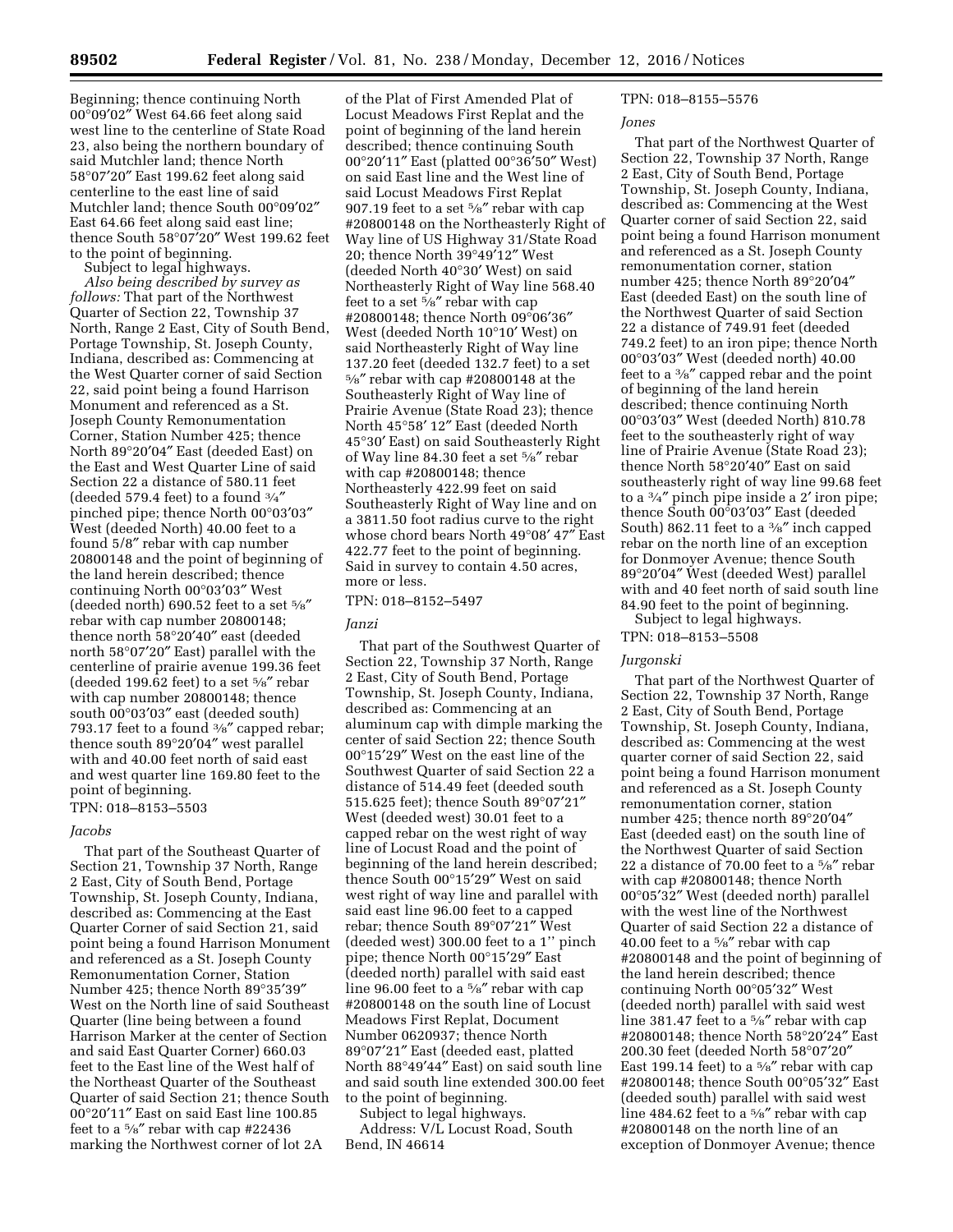South 89°20′04″ West (deeded west) parallel with and 40 feet north of said south line 170.67 feet to the point of beginning. Containing 1.70 acres, more or less.

Subject to legal highways. TPN: 018–8155–5507

#### *Miltenberger*

That part of the East Half of the Northeast Quarter of the Southeast Quarter of Section 21, Township 37 North, Range 2 East, City of South Bend, Portage Township, St. Joseph County, Indiana, described as follows: Commencing at the East Quarter corner of said Section 21; thence South 00 degrees 19 minutes 53 seconds East (deeded south) on the east line of said Section 21 a distance of 530.19 feet (deeded 528.7); thence North 89 degrees 38 minutes 11 seconds West (deeded west) 30.00 feet to a rebar with cap #22436 on the west right of way line of South Maple Road and the *point of beginning* of the land herein described; thence South 00 degrees 19 minutes 53 seconds East on said west right of way line and parallel with said east section line 100.00 feet to a 5⁄8″ rebar with cap #20800148; thence North 89 degrees 38 minutes 11 seconds West (deeded west) parallel with and 100.00 feet south of the south line of Lot 2A Locust Meadows First Replat, Document Number 0620937 a distance of 435.60 feet to a  $\frac{5}{8}$ " rebar with cap #20800148; thence North 00 degrees 19 minutes 53 seconds West (deeded north) parallel with said east section line 100.00 feet to a 5⁄8″ rebar with cap #20800148 on said south line; thence South 89 degrees 38 minutes 11 seconds East (deeded east, platted South 89 degrees 55 minutes 48 seconds East) on said south line 435.60 feet to the point of beginning. Said in survey to contain 1.03 acre, more or less.

Together with the west half of vacated Maple Road as adopted by South Bend City Ordinance 10093–11 lying east and adjacent to above described parcel. Maple Road was vacated by the passage of Ordinance 10093–11 (recorded as Instrument 1334492) on June 13, 2011 by the Common Council of the City of South Bend.

Subject to legal highways.

Address: 3125 S Maple, South Bend, IN 46625.

# TPN: 018–8152–5501

## *Santana*

That part of the Northwest Quarter of Section 22, Township 37 North, Range 2 East, City of South Bend, Portage Township, St. Joseph County, Indiana, described as:

Beginning at the West Quarter corner of said Section 22, said point being a found Harrison monument and referenced as a St. Joseph County remonumentation corner, station number 425; thence North 00 degree 05 minutes 32 seconds West on the west line of the Northwest Quarter of said Section 22 a distance of 397.25 feet to a 5⁄8″ rebar with cap #20800148 at the intersection of the east right of way line of Maple Road with the southeasterly right of way line of Prairie Avenue (State Road 23); thence North 58 degrees 20 minutes 40 seconds East on said southeasterly right of way line 82.15 feet to a 5⁄8″ rebar with cap #20800148; thence South 00 degrees 05 minutes 32 seconds East parallel with said west line 439.55 feet to a 5⁄8″ rebar with cap #20800148 on the south line of the Northwest Quarter of said Section 22; thence South 89 degrees 20 minutes 04 seconds West (platted South 89 degrees 01 minutes 35 seconds West) on said south line 70.00 feet to the point of beginning.

Together with the east half of vacated Maple Road as adopted by South Bend City Ordinance Number 10093–11, lying in the Northeast Quarter of Section 21, Township 37 North, Range 2 East, City of South Bend Portage Township, St. Joseph County, Indiana and lying west and adjacent to the above described real estate. Maple Road was vacated by the passage of Ordinance 10093–11 (recorded as Instrument 1334492) on June 13, 2011 by the Common Council of the City of South Bend.

Subject to legal highways. TPN: 018–8153–5504

#### *Sedam*

A part of the Southwest Quarter of the Northwest Quarter of Section 22 Township 37 North, Range 2 East, described as follows: Beginning at a point 282 feet in a Northeasterly direction from the intersection of the West line of said Section with the center line of Prairie Avenue referred to as point ''A''; thence 300 feet in a Northeasterly direction along the said center line of Prairie Avenue to a point referred to a point ''B''; from a line drawn between points ''A'' and ''B'' comprising the north line of the property, the property lines extend from points ''A'' and ''B'' Southward to the north property line of Donmoyer Avenue, which property line comprises the south line of the property herein sold, said in previous deeds to comprise 3.44 acres, more or less.

*Except* A part of the Southwest Quarter of the Northwest Quarter of Section 22, Township 37 North, Range 2 East, in St. Joseph County, Indiana, described as follows:

Commencing at the southwest corner of said Southwest Quarter of the Northwest Quarter; thence North 89°07′35′ East (assumed bearing) 239.8 feet along the South line of said Southwest Quarter; thence North 00°22′40″ West 523.80 feet along the west line of land formerly belonging to Herman C. Mutchler as described in Book 369, Page 599, in the Office of the Recorder, St. Joseph County, Indiana, to the Point of Beginning; thence continuing North 00°22′40″ West 64.50 feet along said West line to the centerline of State Road 23, also being the Northern line of said Mutchler land; thence North 58°07′20″ East 302.17 feet along said centerline to the east line of said Mutchler land; thence South 00°09′02″ East 64.66 feet along said east line; thence South 58°07′20″ West 301.87 feet to the point of beginning.

*Being described in a survey as:* That part of the Northwest Quarter of Section 22, Township 37 North, Range 2 East, City of South Bend, Portage Township, St. Joseph County, Indiana, described as:

Commencing at the West Quarter corner of said Section 22, said point being a found Harrison Monument and referenced as a St. Joseph County Remonumentation corner, Station Number 425; thence North 89°20′04″ East on the South line of the Northwest Quarter of said Section 22 a distance of 240.67 feet to a 3/4'' iron pipe; thence North 00°05′32″ West parallel with the West line of said Section 22 a distance of 40.00 feet to a 5⁄8″ rebar with cap #20800148 and the point of beginning of the land herein described; thence continuing North 00°05′32″ West 484.62 feet to a  $\frac{5}{8}$ " rebar with cap #20800148; thence North 58°20′40″ East 299.30 feet (deeded North 58°07′20″ East 301.87 feet) to a  $\frac{5}{8}$ " rebar with cap #20800148; thence South 00°03′03″ East 638.74 feet to a 5⁄8″ rebar with cap #20800148; thence South 89°20′04″ West parallel with and 40.00 feet North of said South line 254.57 feet to the point of beginning.

Subject to legal highways. TPN: 018–8153–5505

### *Shafer*

That part of the Southwest Quarter of Section 22, Township 37 North, Range 2 East, City of South Bend, Portage Township, St. Joseph County, Indiana, described as: Commencing at an aluminum cap with dimple marking the center of said Section 22; thence South 00°15′29″ West (deeded south) on the east line of the Southwest Quarter of said Section 22 a distance of 610.49 feet;